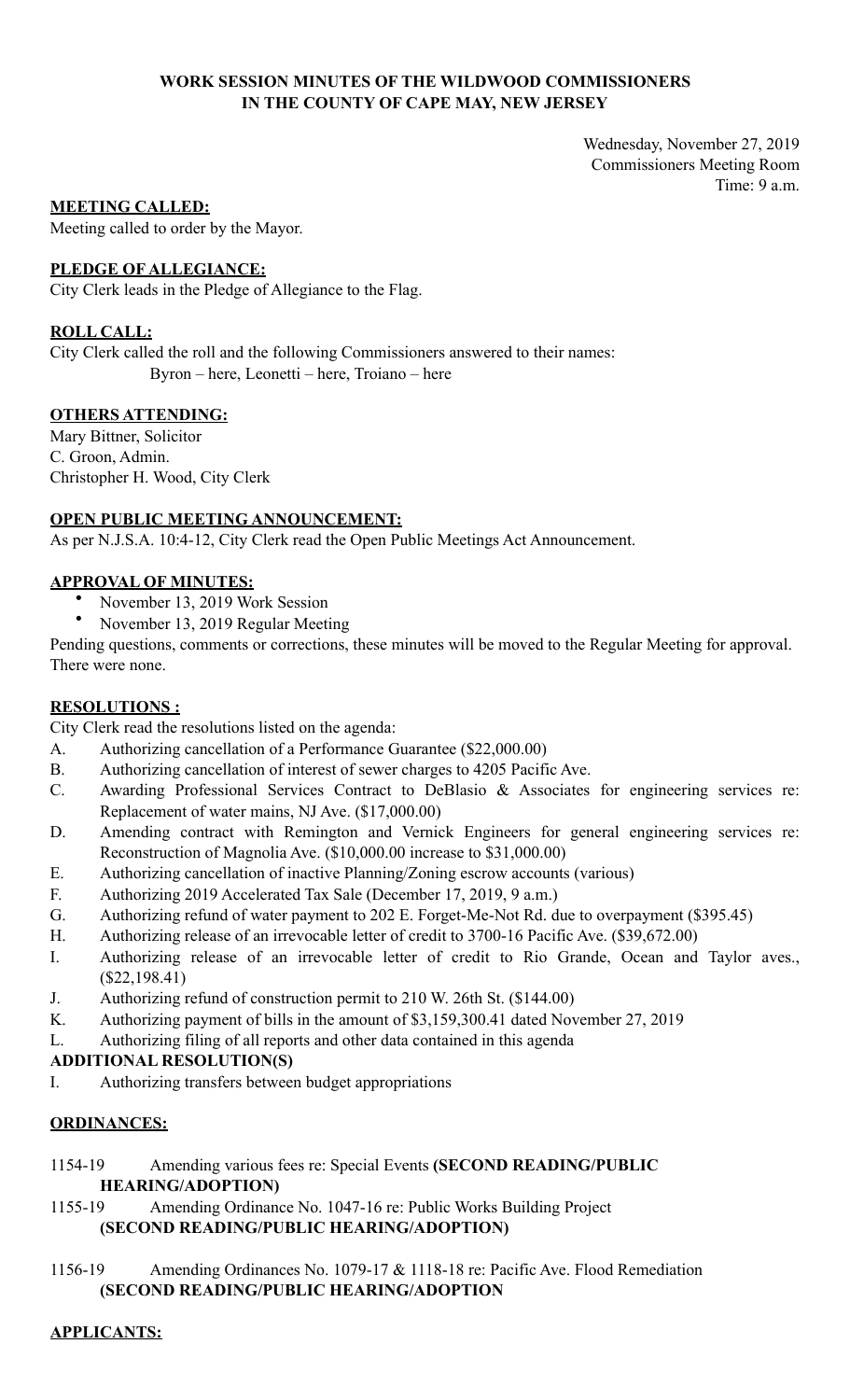• NJ State Firemen's Association Application for Membership: Aaron L. Carter

#### **NEW BUSINESS:**

None

#### **REPORTS:**

• Engineer's Report – On file in the Engineer's Office.

#### **EXECUTIVE SESSION:**

None

**ADJOURNED:** There being no further business to be discussed, this Work Session was adjourned at 3:37 p.m. Remarks as typed highlighted not verbatim as to subject matter. MOTION: Byron SECONDED: Leonetti ROLL CALL: Byron – Yes, Leonetti – Yes, Troiano – Yes

#### PETER BYRON, COMMISSIONER

 $\mathcal{L}_\mathcal{L} = \mathcal{L}_\mathcal{L} = \mathcal{L}_\mathcal{L} = \mathcal{L}_\mathcal{L} = \mathcal{L}_\mathcal{L} = \mathcal{L}_\mathcal{L} = \mathcal{L}_\mathcal{L} = \mathcal{L}_\mathcal{L} = \mathcal{L}_\mathcal{L} = \mathcal{L}_\mathcal{L} = \mathcal{L}_\mathcal{L} = \mathcal{L}_\mathcal{L} = \mathcal{L}_\mathcal{L} = \mathcal{L}_\mathcal{L} = \mathcal{L}_\mathcal{L} = \mathcal{L}_\mathcal{L} = \mathcal{L}_\mathcal{L}$ 

 $\mathcal{L}_\mathcal{L} = \mathcal{L}_\mathcal{L} = \mathcal{L}_\mathcal{L} = \mathcal{L}_\mathcal{L} = \mathcal{L}_\mathcal{L} = \mathcal{L}_\mathcal{L} = \mathcal{L}_\mathcal{L} = \mathcal{L}_\mathcal{L} = \mathcal{L}_\mathcal{L} = \mathcal{L}_\mathcal{L} = \mathcal{L}_\mathcal{L} = \mathcal{L}_\mathcal{L} = \mathcal{L}_\mathcal{L} = \mathcal{L}_\mathcal{L} = \mathcal{L}_\mathcal{L} = \mathcal{L}_\mathcal{L} = \mathcal{L}_\mathcal{L}$ 

 $\mathcal{L}_\mathcal{L} = \mathcal{L}_\mathcal{L} = \mathcal{L}_\mathcal{L} = \mathcal{L}_\mathcal{L} = \mathcal{L}_\mathcal{L} = \mathcal{L}_\mathcal{L} = \mathcal{L}_\mathcal{L} = \mathcal{L}_\mathcal{L} = \mathcal{L}_\mathcal{L} = \mathcal{L}_\mathcal{L} = \mathcal{L}_\mathcal{L} = \mathcal{L}_\mathcal{L} = \mathcal{L}_\mathcal{L} = \mathcal{L}_\mathcal{L} = \mathcal{L}_\mathcal{L} = \mathcal{L}_\mathcal{L} = \mathcal{L}_\mathcal{L}$ 

## ANTHONY LEONETTI, COMMISSIONER

## ERNEST TROIANO, JR., MAYOR

ATTEST:\_\_\_\_\_\_\_\_\_\_\_\_\_\_\_\_\_\_\_\_\_\_\_\_\_\_\_\_\_\_\_\_\_\_

## CHRISTOPHER H. WOOD, CITY CLERK

## DATE MINUTES APPROVED: December 11, 2019 CHRISTOPHER H. WOOD, CITY CLERK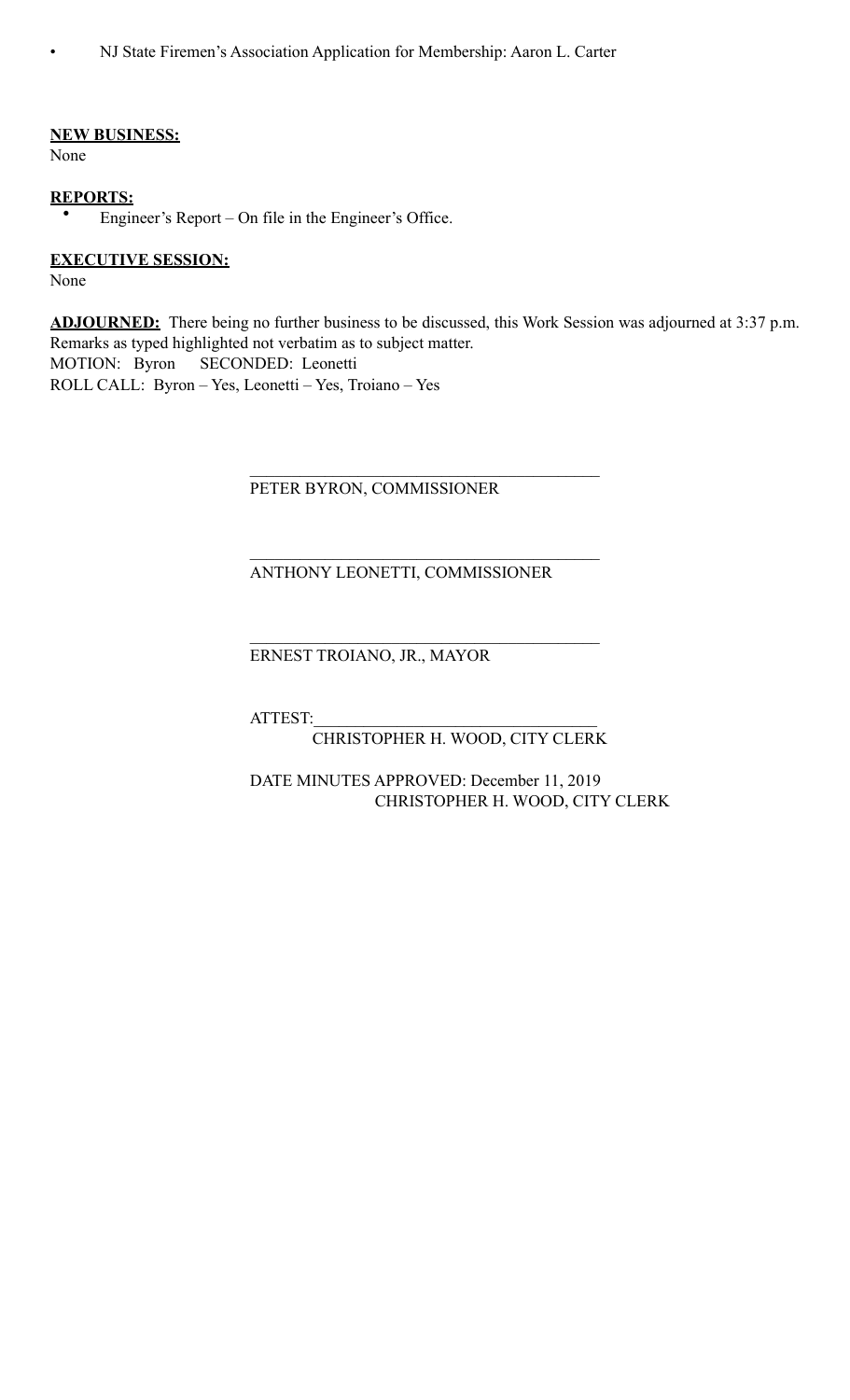## **REGULAR COMMISSION MINUTES OF THE WILDWOOD COMMISSIONERS IN THE COUNTY OF CAPE MAY, NEW JERSEY**

Wednesday, November 27, 2019 Commissioner's Meeting Room Time: 9:03 a.m.

#### **MEETING CALLED**

Meeting called to order by the Mayor.

#### **PLEDGE OF ALLEGIANCE**

City Clerk leads in the Pledge of Allegiance to the Flag.

#### **ROLL CALL**

City Clerk called the roll and the following Commissioners answered to their names: Byron – here, Leonetti – here, Troiano - here

## **OTHERS ATTENDING**

Mary Bittner, Solicitor C. Groon, Admin. Christopher H. Wood, City Clerk

## **OPEN PUBLIC MEETING ANNOUNCEMENT**

As per N.J.S.A. 10:4-12, City Clerk read the Open Public Meetings Act Announcement.

## **EARLY PUBLIC COMMENT:**

• None

## **APPROVAL OF MINUTES:**

- November 13, 2019 Work Session
- November 13, 2019 Regular Meeting

MOTION: Leonetti SECOND: Byron ROLL CALL: Byron – Yes, Leonetti –Yes, Troiano – Yes

**RESOLUTIONS**: City Clerk read the resolutions listed on the agenda.

- 367-11-19 Authorizing cancellation of a Performance Guarantee (\$22,000.00)
- 368-11-19 Authorizing cancellation of interest of sewer charges to 4205 Pacific Ave.
- 369-11-19 Awarding Professional Services Contract to DeBlasio & Associates for engineering services re: Replacement of water mains, NJ Ave. (\$17,000.00)
- 370-11-19 Amending contract with Remington and Vernick Engineers for general engineering services re: Reconstruction of Magnolia Ave. (\$10,000.00 increase to \$31,000.00)
- 371-11-19 Authorizing cancellation of inactive Planning/Zoning escrow accounts (various)
- 372-11-19 Authorizing 2019 Accelerated Tax Sale (December 17, 2019, 9 a.m.)
- 373-11-19 Authorizing refund of water payment to 202 E. Forget-Me-Not Rd. due to overpayment (\$395.45)
- 374-11-19 Authorizing release of an irrevocable letter of credit to 3700-16 Pacific Ave. (\$39,672.00)
- 375-11-19 Authorizing release of an irrevocable letter of credit to Rio Grande, Ocean and Taylor aves., (\$22,198.41)
- 376-11-19 Authorizing refund of construction permit to 210 W. 26th St. (\$144.00)
- 377-11-19 Authorizing payment of bills in the amount of \$3,159,300.41 dated November 27, 2019
- 378-11-19 Authorizing filing of all reports and other data contained in this agenda
- 379-11-19 Authorizing transfers between budget appropriations

MOTION: Byron SECOND: Leonetti ROLL CALL: Byron – Yes, Leonetti –Yes, Troiano – Yes

## **ORDINANCES:**

1154-19 Amending various fees re: Special Events **(SECOND READING/PUBLIC HEARING/ADOPTION)** 

MOTION TO OPEN THE PUBLIC HEARING: Troiano SECOND: Byron ROLL CALL: Byron – Yes, Leonetti –Yes, Troiano – Yes No Public Comment.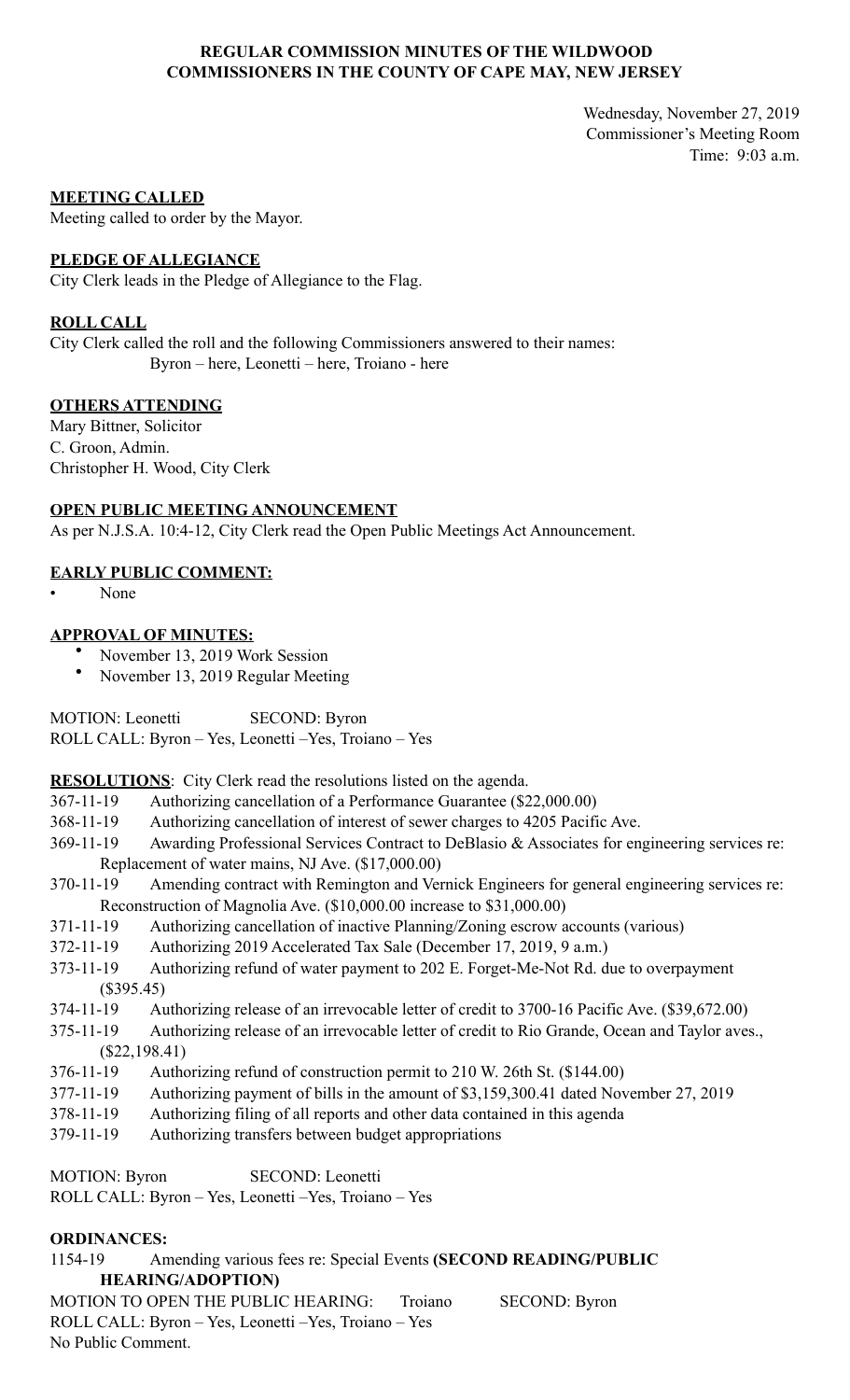| MOTION TO CLOSE THE PUBLIC HEARING: Troiano<br>ROLL CALL: Byron - Yes, Leonetti - Yes, Troiano - Yes |         | <b>SECOND: Leonetti</b> |
|------------------------------------------------------------------------------------------------------|---------|-------------------------|
| MOTION TO ADOPT: Troiano<br><b>SECOND: Byron</b>                                                     |         |                         |
| ROLL CALL: Byron - Yes, Leonetti - Yes, Troiano - Yes                                                |         |                         |
| The Mayor announced that Ordinance 1154-19 has passed Second Reading.                                |         |                         |
|                                                                                                      |         |                         |
| Amending Ordinance No. 1047-16 re: Public Works Building Project (SECOND<br>1155-19                  |         |                         |
| <b>READING/PUBLIC HEARING/ADOPTION)</b>                                                              |         |                         |
| MOTION TO OPEN THE PUBLIC HEARING:                                                                   | Troiano | SECOND: Leonetti        |
| ROLL CALL: Byron - Yes, Leonetti - Yes, Troiano - Yes                                                |         |                         |
| No Public Comment.                                                                                   |         |                         |
|                                                                                                      |         |                         |
| MOTION TO CLOSE THE PUBLIC HEARING: Troiano                                                          |         | <b>SECOND: Byron</b>    |
| ROLL CALL: Byron - Yes, Leonetti - Yes, Troiano - Yes                                                |         |                         |
|                                                                                                      |         |                         |
|                                                                                                      |         |                         |
| MOTION TO ADOPT: Troiano<br><b>SECOND:</b> Leonetti                                                  |         |                         |
| ROLL CALL: Byron - Yes, Leonetti - Yes, Troiano - Yes                                                |         |                         |
| The Mayor announced that Ordinance 1155-19 has passed Second Reading.                                |         |                         |
|                                                                                                      |         |                         |
| Amending Ordinances No. 1079-17 & 1118-18 re: Pacific Ave. Flood Remediation<br>1156-19              |         |                         |
| (SECOND READING/PUBLIC HEARING/ADOPTION)                                                             |         |                         |
| MOTION TO OPEN THE PUBLIC HEARING:                                                                   | Troiano | <b>SECOND: Byron</b>    |
| ROLL CALL: Byron - Yes, Leonetti - Yes, Troiano - Yes                                                |         |                         |
| No Public Comment.                                                                                   |         |                         |
|                                                                                                      |         |                         |
| MOTION TO CLOSE THE PUBLIC HEARING: Troiano                                                          |         | SECOND: Leonetti        |
| ROLL CALL: Byron - Yes, Leonetti - Yes, Troiano - Yes                                                |         |                         |
|                                                                                                      |         |                         |
|                                                                                                      |         |                         |
| MOTION TO ADOPT: Troiano<br><b>SECOND: Byron</b>                                                     |         |                         |
| ROLL CALL: Byron - Yes, Leonetti - Yes, Troiano - Yes                                                |         |                         |

The Mayor announced that Ordinance 1156-19 has passed Second Reading.

**PUBLIC COMMENT:** During regularly scheduled Board of Commissioners Meeting. Remarks are limited to five (5) minutes per person. The City Clerk will be keeper of time and advise speaker when time has expired. Each member of the public will be permitted to speak only once per meeting. Criticism of public employees will be directed to the Human Resources Department during work hours only. No Public Comment.

## **ADJOURNED:**

There being no further business to discuss, this meeting was adjourned at 9:06 a.m. Remarks as typed highlighted not verbatim as to subject matter. MOTION: Leonetti SECOND: Byron ROLL CALL: Byron – Yes, Leonetti – Yes, Troiano – Yes

> $\mathcal{L}_\text{max}$  and the contract of the contract of the contract of the contract of the contract of the contract of the contract of the contract of the contract of the contract of the contract of the contract of the contrac Peter Byron, COMMISSIONER

 $\mathcal{L}_\text{max}$ Anthony Leonetti, COMMISSIONER

 $\mathcal{L}_\text{max}$  and the contract of the contract of the contract of the contract of the contract of the contract of the contract of the contract of the contract of the contract of the contract of the contract of the contrac Ernest Troiano, Jr., MAYOR

ATTEST:\_\_\_\_\_\_\_\_\_\_\_\_\_\_\_\_\_\_\_\_\_\_\_\_\_\_\_\_\_\_\_\_\_\_\_\_